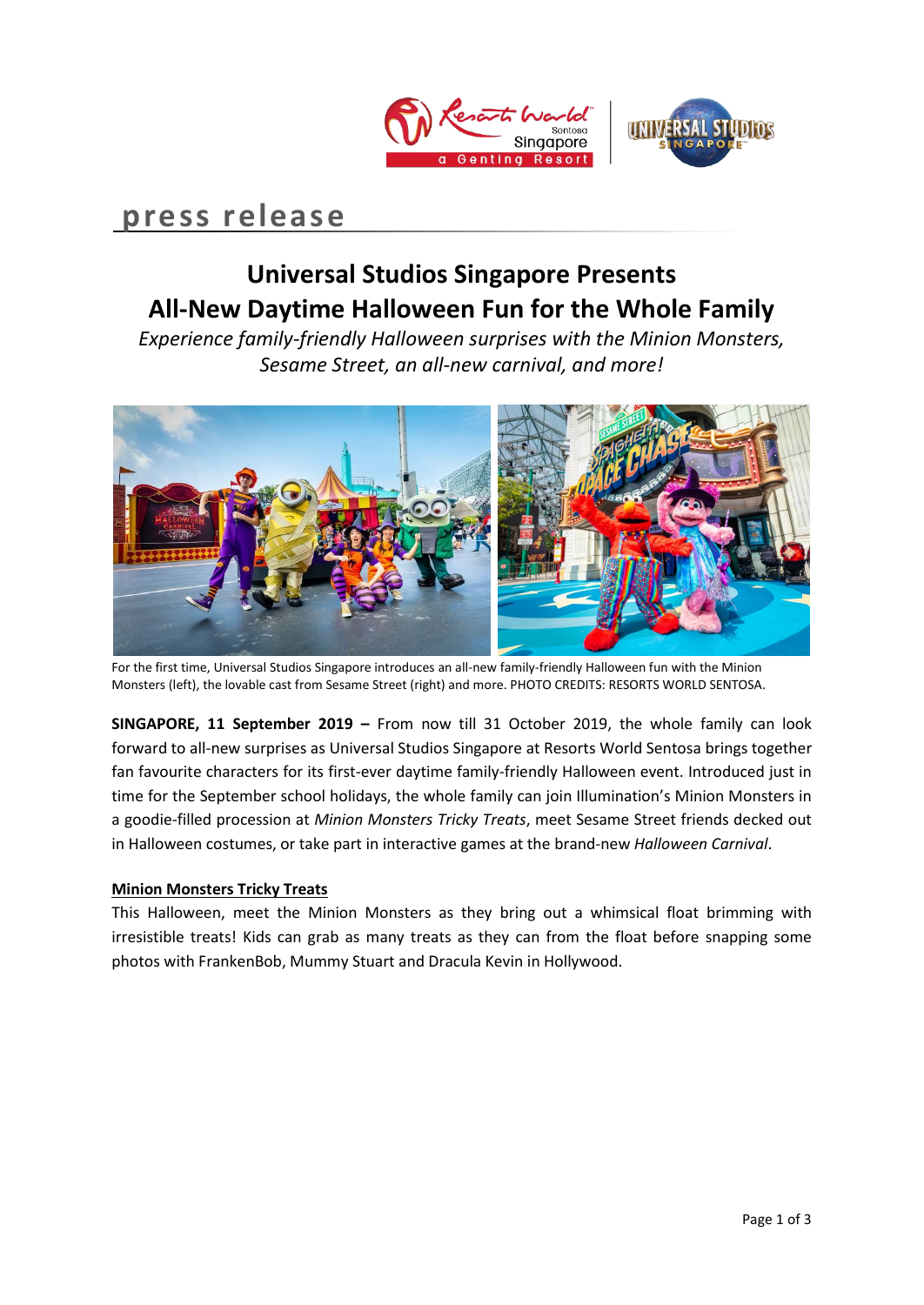## **Halloween Carnival**



For the first time ever, Universal Studios Singapore unveils an all-new carnival filled with ghoulish fun! Kids and adults can try their hands at a host of thrilling games and stand a chance to win prizes. This ordinary funfair at the Hollywood Lagoon transforms into an eerie, haunted version once night falls.



## **Sesame Street: Halloween Meet & Greet and Show**

Fans of Sesame Street will get the opportunity to snap photos with Elmo, Abby, Grover, and The Count **–** all dressed up in their Halloween best **–** as they go trick or treating in New York. Those who cannot get enough of the cast can join a musical-filled show about friendship and kindness in *Trick or Treat with Sesame Street* at Pantages Hollywood Theater. This original production that introduced The Count to Singapore is back for its third year. As part of the show, look out for Count von Count affectionately known as The Count – who has an insatiable thirst for numbers. The Count has run out of items to tally, and thus goes collecting and counting . . . candies! Watch as the rest of the Sesame Street gang reacts to the missing candies in this singing and dancing extravaganza.

The daytime Halloween activities are included with regular admission to Universal Studios Singapore or an Annual / Season Pass. Singapore Residents can enjoy online discounts on admission at S\$69\* for an Adult One-Day Ticket (U.P. S\$79). Ticket holders will receive a 50% discount on a Minion Monsters mug as well as a 10% discount voucher valid for all retail merchandise.

In addition, guests can continue to enjoy the adrenaline-infused rides, world-class attractions and entertainment in the theme park. More information can be found at [www.rwsentosa.com/halloween-fun](http://www.rwsentosa.com/halloween-fun)